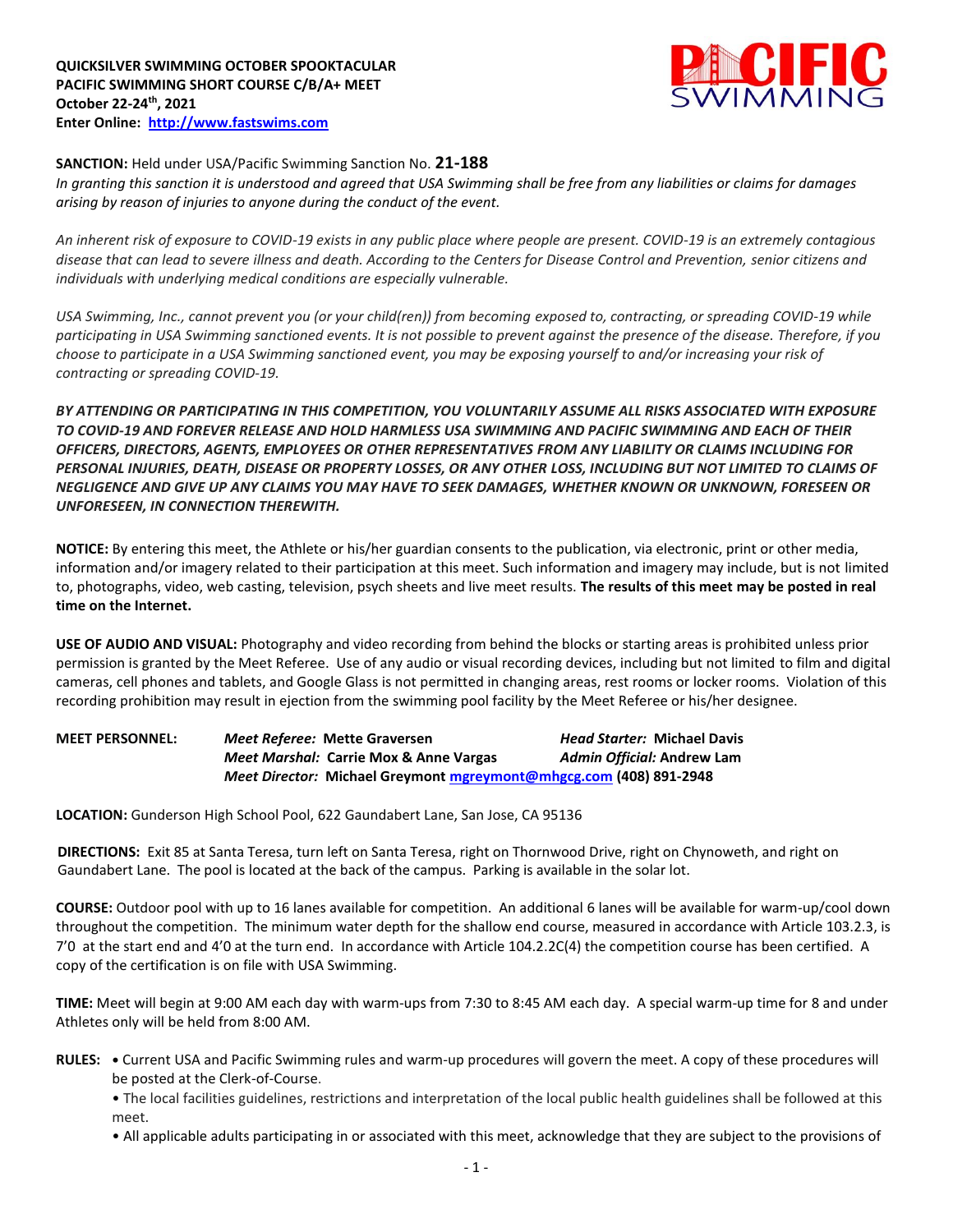the USA Swimming Minor Athlete Abuse Prevention Policy ("MAAPP"), and that they understand that compliance with the MAAPP policy is a condition of participation in the conduct of this competition.

- All events are timed finals.
- All events will swim fast to slow.
- Athletes may compete in **4** events per day.
- All Athletes ages 12 and under should complete competition within four (4) hours.

• Entries will be accepted until the number of splashes exceeds the estimated timeline, per the "Four-Hour Rule," based on the Athletes age and gender.

• If local conditions warrant it the Meet Referee, with the concurrence of the Meet Director, may require a mandatory scratch down. Immediate cash refunds will be made for any mandatory scratches.

• All Coaches and Officials must wear their USA Swimming membership cards in a visible manner.

**UNACCOMPANIED ATHLETES:** Any USA Swimming Athlete-Member competing at the meet must be accompanied by a USA Swimming Member-Coach for the purposes of Athlete supervision during warm-up, competition and warm-down. If a Coach-Member of the Athlete's USA Swimming Club does not attend the meet to serve in said supervisory capacity, it is the responsibility of the Athlete or the Athlete's legal guardian to arrange for supervision by a USA Swimming Member-Coach. The Meet Director or Meet Referee may assist the Athlete in making arrangements for such supervision; however, it is recommended that such arrangements be made in advance of the meet by the Athlete's USA Swimming Club Member-Coach.

**RACING STARTS:** Athletes must be certified by a USA Swimming member-coach as being proficient in performing a racing start or must start the race in the water. It is the responsibility of the Athlete or the Athlete's legal guardian to ensure compliance with this requirement.

**RESTRICTIONS:** • Smoking and the use of other tobacco products is prohibited on the pool deck, in the locker rooms, in spectator seating, on standing areas and in all areas used by Athletes, during the meet and during warm-up periods.

- Sale and use of alcoholic beverages is prohibited in all areas of the meet venue.
- No glass containers are allowed in the meet venue.
- No propane heater is permitted except for snack bar/meet operations.
- All shelters must be properly secured.
- Deck Changes are prohibited.

• Destructive devices, to include but not limited to, explosive devices and equipment, firearms (open or concealed), blades, knives, mace, stun guns and blunt objects are strictly prohibited in the swimming facility and its surrounding areas. If observed, the Meet Referee or his/her designee may ask that these devices be stored safely away from the public or removed from the facility. Noncompliance may result in the reporting to law enforcement authorities and ejection from the facility. Law enforcement officers (LEO) are exempt per applicable laws.

 Operation of a drone, or any other flying apparatus, is prohibited over the venue (pools, Athlete/Coach areas, Spectator areas and open ceiling locker rooms) any time Athletes, Coaches, Officials and/or Spectators are present.

• Animals other than certified Service Animals are NOT permitted on the pool deck or school grounds. If you have a Certified Service Animal, please check in with the Meet Director.

**ELIGIBILITY:** • Athletes must be current members of USA Swimming and enter their name and registration number on the meet entry card as they are shown on their Registration Card. If this is not done, it may be difficult to match the Athlete with the registration and times database. The meet host will check all Athlete registrations against the SWIMS database and if not found to be registered, the Meet Director shall accept the registration at the meet (a \$10 surcharge will be added to the regular registration fee). Duplicate registrations will be refunded by mail.

• Athletes in the "A" Division must have met at least USA Swimming Motivational "A" minimum time standard. Athletes in the "B" Division must have met at least the listed "B" minimum time standard. All entry times slower than the listed "B" time standard will be in the "C" Division.

• Entries with "NO TIME" will be Accepted, except for Friday Distance Events. A USA-S Motivational "B" time standard must be achieved, or a certified coach's time may be used.

• Entry times submitted for this meet may be checked against a computer database and may be changed in accordance with Pacific Swimming Entry Time Verification Procedures.

• Disabled Athletes are welcome to attend this meet and should contact the Meet Director or Meet Referee regarding any special accommodations on entry times and seeding per Pacific Swimming policy.

• Athletes 19 years of age and over may compete in the meet for time only, no awards. Such Athletes must have met standards for the 17-18 age group.

• The Athlete's age will be the age of the Athlete on the first day of the meet.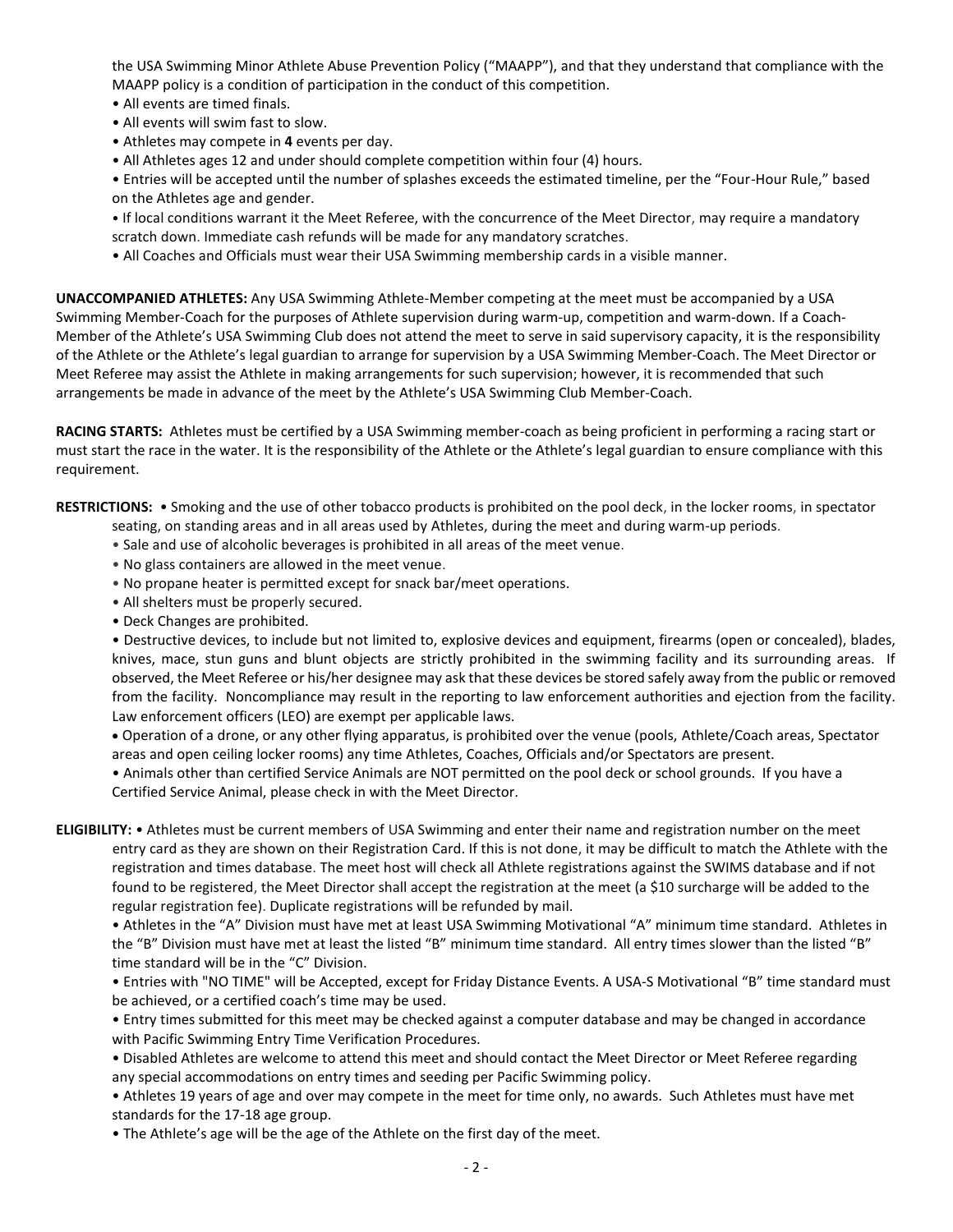**ENTRY PRIORITY:** Zone 1 South athletes shall have a one week (7 days) priority upon opening of the meet.

**ENTRY FEES:** \$4.50 per event plus an \$8.00 participation fee per Athlete. Entries will be rejected if payment is not sent at time of request. No refunds will be made, except mandatory scratch downs.

**ONLINE ENTRIES:** To enter online go to **[www.fastswims.com](http://www.fastswims.com/)** to receive an immediate entry confirmation. This method requires payment by credit card. FastSwims charges a processing fee for this service, 6.5% of the total Entry Fees plus \$0.75 per transaction, regardless of number of Athletes. Please note that the processing fee is a separate fee from the Entry Fees. If you do not wish to pay the processing fee, enter the meet using a mail entry. Entering online is a convenience, is completely voluntary, and is in no way required or expected of an Athlete by Pacific Swimming. Online entries will be accepted through **Friday, October 15th, 2021, 11:59PM.**

**MAILED ENTRIES**: Entries must be on the attached consolidated entry form. Forms must be filled out completely and printed clearly with Athlete's best time. Entries must be postmarked by midnight, Monday, October 11, 2021. No late entries will be accepted. Requests for confirmation of receipt of entries should include a self-addressed envelope. Hand entries shall not be accepted.

## **Make check payable to**: **Quicksilver Swimming Mail entries to**: **Michael Greymont – Meet Director 409 Tenant Ave STE 423 Morgan Hill, CA 95037**

**CHECK-IN:** The meet shall be pre-seeded. Athletes shall report to the bull-pen area at their scheduled time for each event.

**SCRATCHES:** Any Athletes not reporting for or competing in an individual timed final event that they have checked in for/entered shall not be penalized.

**AWARDS:** Eight places will be awarded in each division for 8 & U, 9-10, 11-12, 13-14, 15-18 age groups. No awards given for athletes 19 years of age and older. Note: Awards will be separated and handed to teams AFTER the completion of the meet.

**ADMISSION:** Free. A program will be available for download

**SNACK BAR & HOSPITALITY:** A snack bar/Food trucks will be available throughout the competition. Coaches and working Officials will be provided lunch. Hospitality will serve refreshments to timers and volunteers.

**MISCELLANEOUS:** No overnight parking is allowed. Facilities will not be provided after meet hours.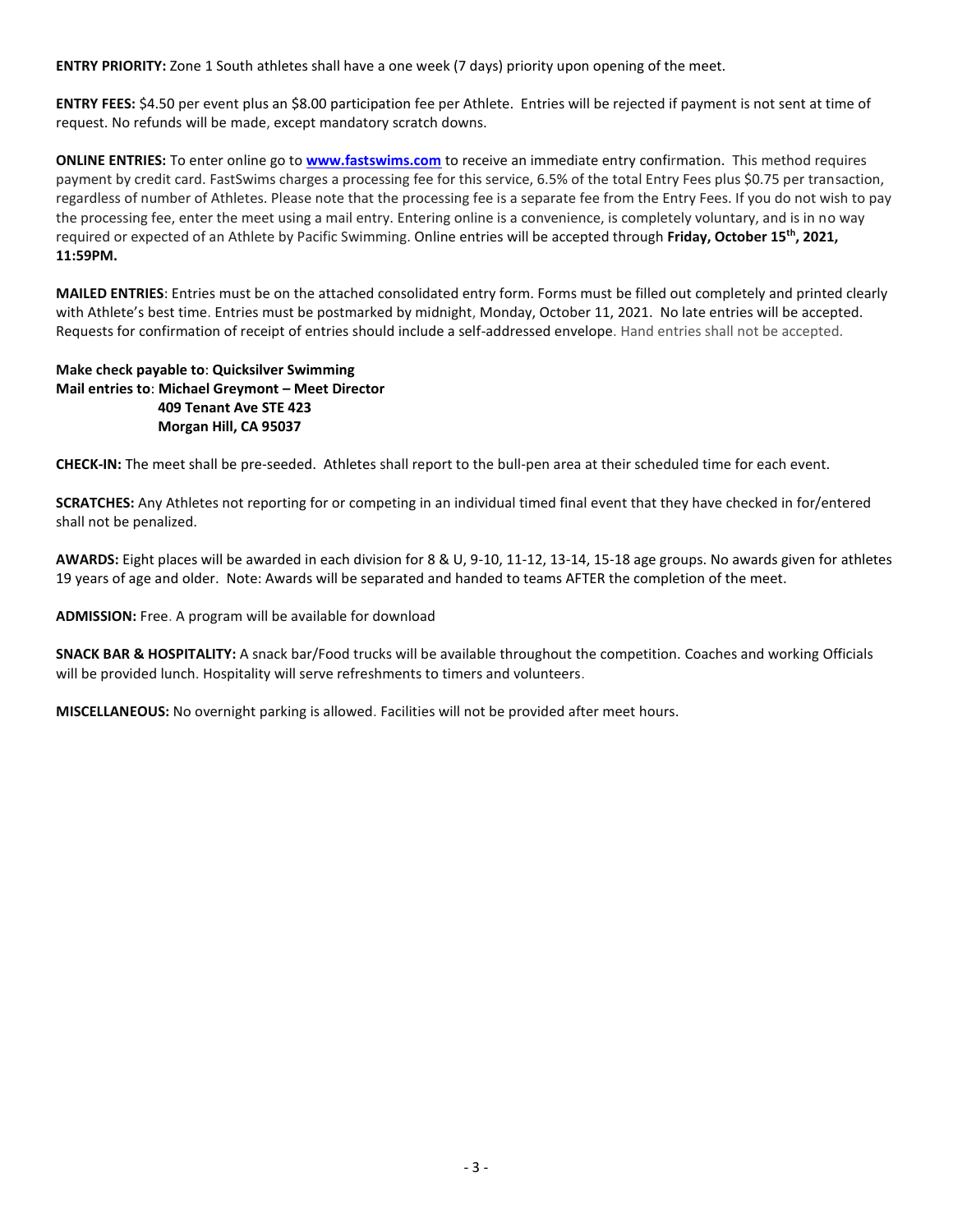## **ORDER OF EVENTS**

|               | Friday October 22, 2021 |                     |
|---------------|-------------------------|---------------------|
| Girls Event # | Event                   | <b>Boys Event #</b> |
| 101           | 10 – Under 200 IM $*$   | 102                 |
| 103           | 11 -12 500 Free *       | 104                 |
| 105           | 13 – Over 1650 Free $*$ | 106                 |

*All Friday Events Must have their own Timers and/or Lap Counters for the events \* Athletes must have a USA Swimming Motivatinal 'B' Time Standard to enter these events. A coach verified time may be used.*

| Girls Event #  | Saturday October 23  | Boys Event #   |  | Girls Event # | Sunday October 24    | Boys Event # |
|----------------|----------------------|----------------|--|---------------|----------------------|--------------|
| $\mathbf{1}$   | 13-18 200 I.M.       | $\overline{2}$ |  | 43            | 13 - Over 200 Free   | 44           |
| 3              | 11-12 200 I.M.       | 4              |  | 45            | 11-12 200 Free       | 46           |
| 5              | 9-10 100 I.M.        | 6              |  | 47            | 9-10 200 Free        | 48           |
| $\overline{7}$ | 8-UN 100 I.M.        | 8              |  | 49            | 8-UN 100 Free        | 50           |
| 9              | 13 - Over 200 Fly    | 10             |  | 51            | 13 - Over 100 Back   | 52           |
| 11             | 11-12 200 Fly        | 12             |  | 107           | 11-12 200 Back       | 108          |
| 13             | 11-12 100 Fly        | 14             |  | 53            | 11-12 100 Back       | 54           |
| 15             | 9-10 100 Fly         | 16             |  | 55            | 9-10 50 Back         | 56           |
| 17             | 8-UN 25 Fly          | 18             |  | 57            | 8-UN 50 Back         | 58           |
| 19             | 13 - Over 100 Free   | 20             |  | 59            | 13 - Over 100 Fly    | 60           |
| 21             | 11-12 100 Free       | 22             |  | 61            | 11-12 50 Fly         | 62           |
| 23             | 9-10 100 Free        | 24             |  | 63            | 9-10 50 Fly          | 64           |
| 25             | 8-UN 50 Free         | 26             |  | 65            | 8-UN 50 Fly          | 66           |
| 27             | 13 - Over 100 Breast | 28             |  | 67            | 13 - Over 200 Breast | 68           |
| 29             | 11-12 50 Breast      | 30             |  | 69            | 8 - UN 50 Breast     | 70           |
| 31             | 9-10 50 Breast       | 32             |  | 71            | 9-10 100 Breast      | 72           |
| 33             | 8-UN 25 Breast       | 34             |  | 73            | 11-12 200 Breast     | 74           |
| 35             | 13 - Over 200 Back   | 36             |  | 75            | 11-12 100 Breast     | 76           |
| 37             | 11-12 50 Back        | 38             |  | 77            | 13 - Over 50 Free    | 78           |
| 39             | 8-UN 25 Back         | 40             |  | 79            | 8-UN 25 Free         | 80           |
| 41             | $9 - 10 100$ Back    | 42             |  | 81            | 9-10 50 Free         | 82           |
|                |                      |                |  | 83            | 11-12 50 Free        | 84           |

Use the following URL to find the time standards: <http://www.pacswim.org/swim-meet-times/standards>